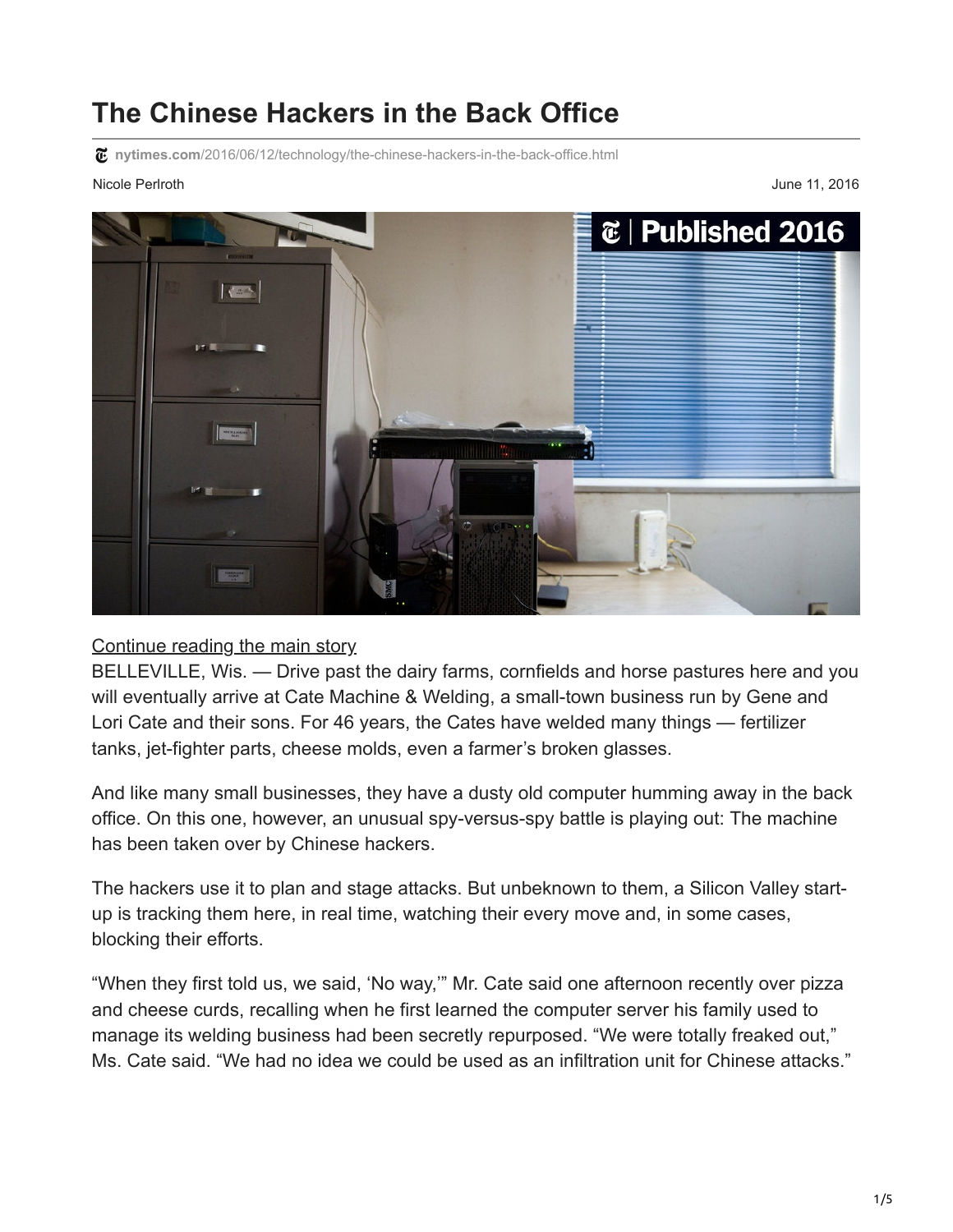On a recent Thursday, the hackers' targets appeared to be a Silicon Valley food delivery start-up, a major Manhattan law firm, one of the world's biggest airlines, a prominent Southern university and a smattering of targets across Thailand and Malaysia. The New York Times viewed the action on the Cates' computer on the condition that it not name the targets.

The activity had the hallmarks of Chinese hackers known as the C0d0s0 group, a collection of hackers for hire that the security industry has been tracking for years. Over the years, the group has breached banks, law firms and tech companies, and once hijacked the Forbes website to try to infect visitors' computers with malware.

There is a murky and much hyped emerging industry in selling intelligence about attack groups like the C0d0s0 group. Until recently, companies typically adopted a defensive strategy of trying to make their networks as impermeable as possible in hopes of repelling attacks. Today, so-called threat intelligence providers sell services that promise to go on the offensive. They track hackers, and for annual fees that can climb into the seven figures, they try to spot and thwart attacks before they happen.

These companies have a mixed record of success. Still, after years of highly publicized incidents, Gartner, a market research company, expects the market for threat intelligence to reach \$1 billion next year, up from \$255 million in 2013.

Remarkably, many attacks rely on a tangled maze of compromised computers including those mom-and-pop shops like Cate Machine & Welding. The hackers aren't after the Cates' data. Rather, they have converted their server, and others like it, into launchpads for their attacks.

These servers offer the perfect cover. They aren't terribly well protected, and rarely, if ever, do the owners discover that their computers have become conduits for spies and digital thieves. And who would suspect the Cate family?

Two years ago, the Cates received a visit from men informing them that their server had become a conduit for Chinese spies. The Cates asked: "Are you from the N.S.A.?"

# Image

Cate Machine & Welding, a family-run business in rural Wisconsin, is at the center of a spyversus-spy battle.Credit...Lauren Justice for The New York Times One of the men had, in fact, worked at the National Security Agency years before joining a start-up company, Area 1, that focuses on tracking digital attacks against businesses. "It's like being a priest," said Blake Darché, Area 1's chief security officer, of his N.S.A. background. "In other people's minds, you never quite leave the profession."

Mr. Darché wanted to add the Cates' server to Area 1's network of 50 others that had been co-opted by hackers. Area 1 monitors the activity flowing into and out of these computers to glean insights into attackers' methods, tools and websites so that it can block them from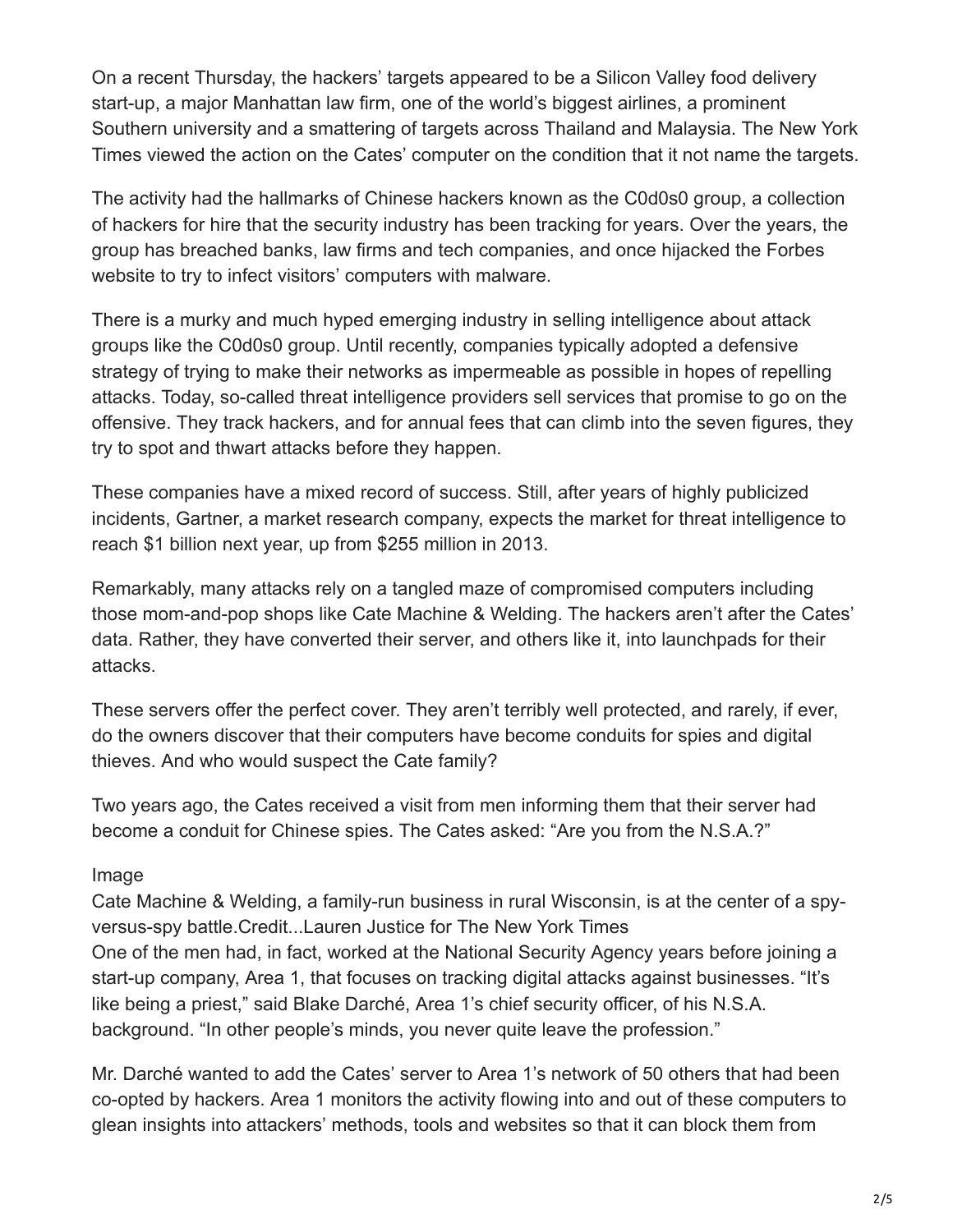hitting its clients' networks, or give them a heads-up days, weeks or even months before they hit.

The Cates called a family meeting. "People work really hard to make products, and they're getting stolen," Ms. Cate said. "It seemed like the least we could do." Area 1 paid for the installation cost, about \$150.

Shortly after installing a sensor on the machine, Mr. Darché said his hunch was confirmed: The sensor lit up with attacks. Area 1 began to make out the patterns of a familiar adversary: the C0d0s0 group.

Area 1 was founded by three former N.S.A. analysts, Mr. Darché, Oren Falkowitz and Phil Syme. The three sat side by side at Fort Meade, tracking and, in some cases, penetrating adversaries' weapons systems for intelligence. A little over two years ago, they decided to start their own company and raised \$25.5 million in funding from major venture capitalists and security entrepreneurs in Silicon Valley, including Kleiner Perkins Caulfield & Byers and Cowboy Ventures, and security veterans like Ray Rothrock, the chief executive of RedSeal, and Derek Smith, the chief executive of Shape Security.

Area 1 is a new player in threat intelligence, a nascent subsector of the security business that includes companies like iSight Partners and Recorded Future that track attackers in underground web forums and on social media, gleaning intelligence about them.

Threat intelligence is still more art than science. The jury is still out on whether companies are equipped to use that intelligence to thwart hackers. Area 1 claims that it can head off attacks through the compromised servers it is tracking. It can also use its vantage point to see where attackers are setting up shop on the web and how they plan to target their intended victims.

A handful of Area 1 customers confirmed that its technology had helped head off attackers. One client, a chief information security officer at a large health care provider, said the health care sector had been slammed by digital criminals and governments in recent years. He asked that the company not be named, to avoid becoming a more visible target.

He credited Area 1's sensors with blocking several attacks on his network, helping his company avoid the fates of the health insurer Anthem, which was breached by Chinese hackers last year, and a growing number of hospitals hit by attacks that have forced them to pay a ransom to get important information back.

Mr. Smith, the chief executive of Shape Security, said Area 1 gave his company warning of three attacks before they happened, providing time to block them. Mr. Smith said he was impressed enough that he made a small investment in Area 1.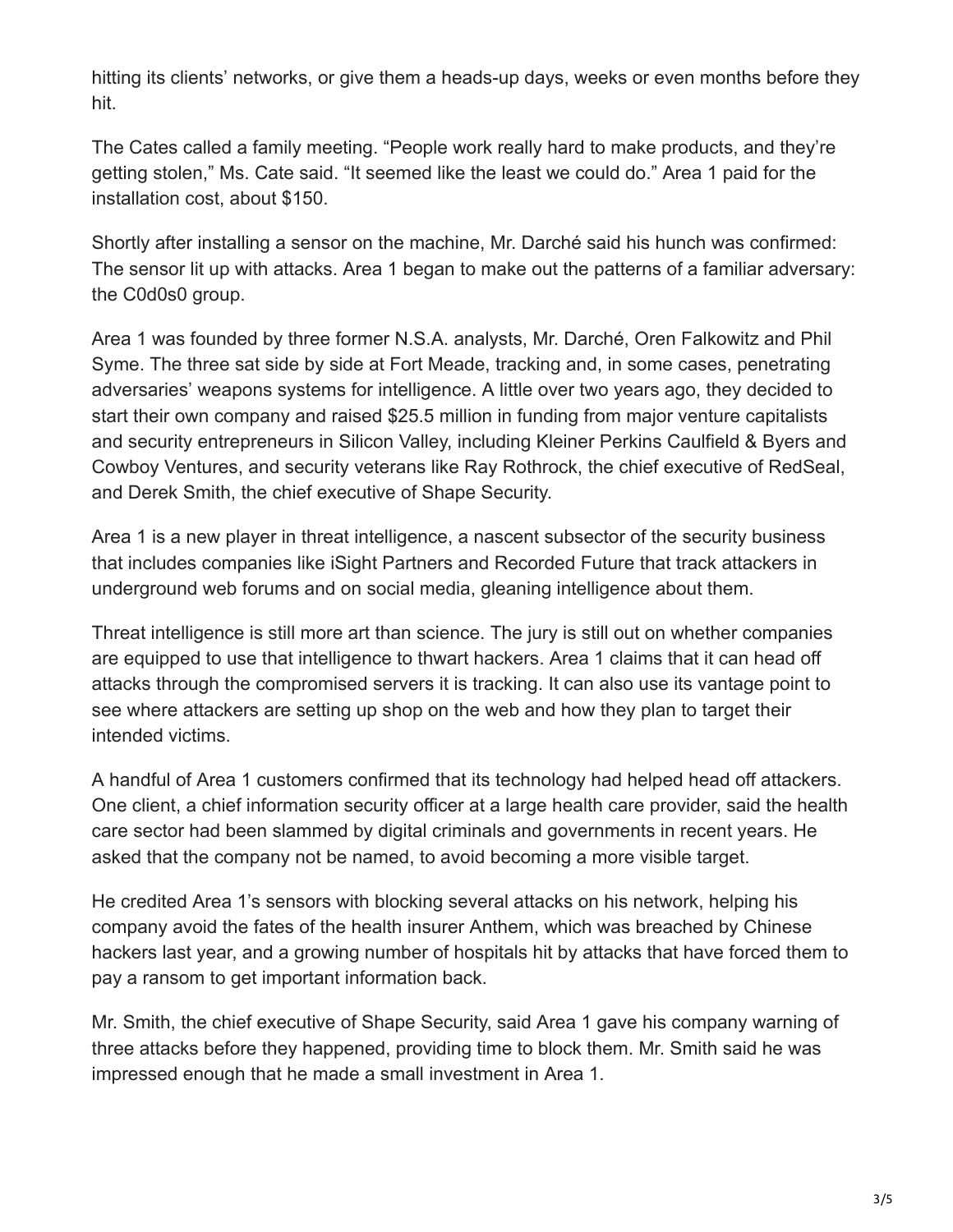"Many of these mom-and-pop shops are ambivalent because the attacks don't directly impact their business and revenue," he said. "Meanwhile, they unwittingly operate this attack infrastructure."

But Area 1's business model can pose ethical dilemmas. What does the company do when it sees attacks against prominent companies and government agencies who are not Area 1 customers?

"We think of ourselves as a bodyguard, not a police force that runs around telling everyone they're a victim," said Mr. Falkowitz, Area 1's chief executive. "We're in the business of preemption."

# Image

Tools used by the Cate family at its welding shop in Belleville, Wis.Credit...Lauren Justice for The New York Times

They do warn some victims, he said. For instance, they tipped off a law firm, a manufacturer, a financial services firm and electronics company that were attacked via the Cates' server after they saw the C0d0s0 hackers make off with their intellectual property. Some of those victims, including the law firm, later signed up for Area 1 services.

Not all companies heed the warning. A security consultant for one victim, who spoke on the condition of anonymity because of nondisclosure agreements, said that his client chose not to act on a tip from Area 1 last year out of concern that a scandal over a successful online attack against the company would jeopardize its recent acquisition. It figured its acquirer would not have been thrilled to learn that the start-up's proprietary technology was now in Chinese hacker's hands.

Posted on the wall of Area 1's headquarters in a historic house in Redwood City, Calif., is a list titled "45 Things That Are Harder Than Cybersecurity." It includes flight, solar power, the flu vaccine, brain surgery, the internet, heart transplants, skyscrapers, the Thermos and the Q-tip.

Mr. Falkowitz disagrees with a growing concern that it is too difficult or impossible to stop online attacks. As attackers have grown more sophisticated, many security companies have stopped believing they can block attacks with traditional defenses like antivirus software. Instead, many focus on trying to detect an intrusion "in real time," to catch hackers before they steal too much.

Eighty percent of the time, victims learn they have been breached only when law enforcement or someone else shows up with their stolen data, according to Verizon, which tracks breach data.

At the N.S.A., Mr. Falkowitz had worked with teams that detected North Korean missile launches. Much of that early work was done with satellites that would look for sudden heat blasts.